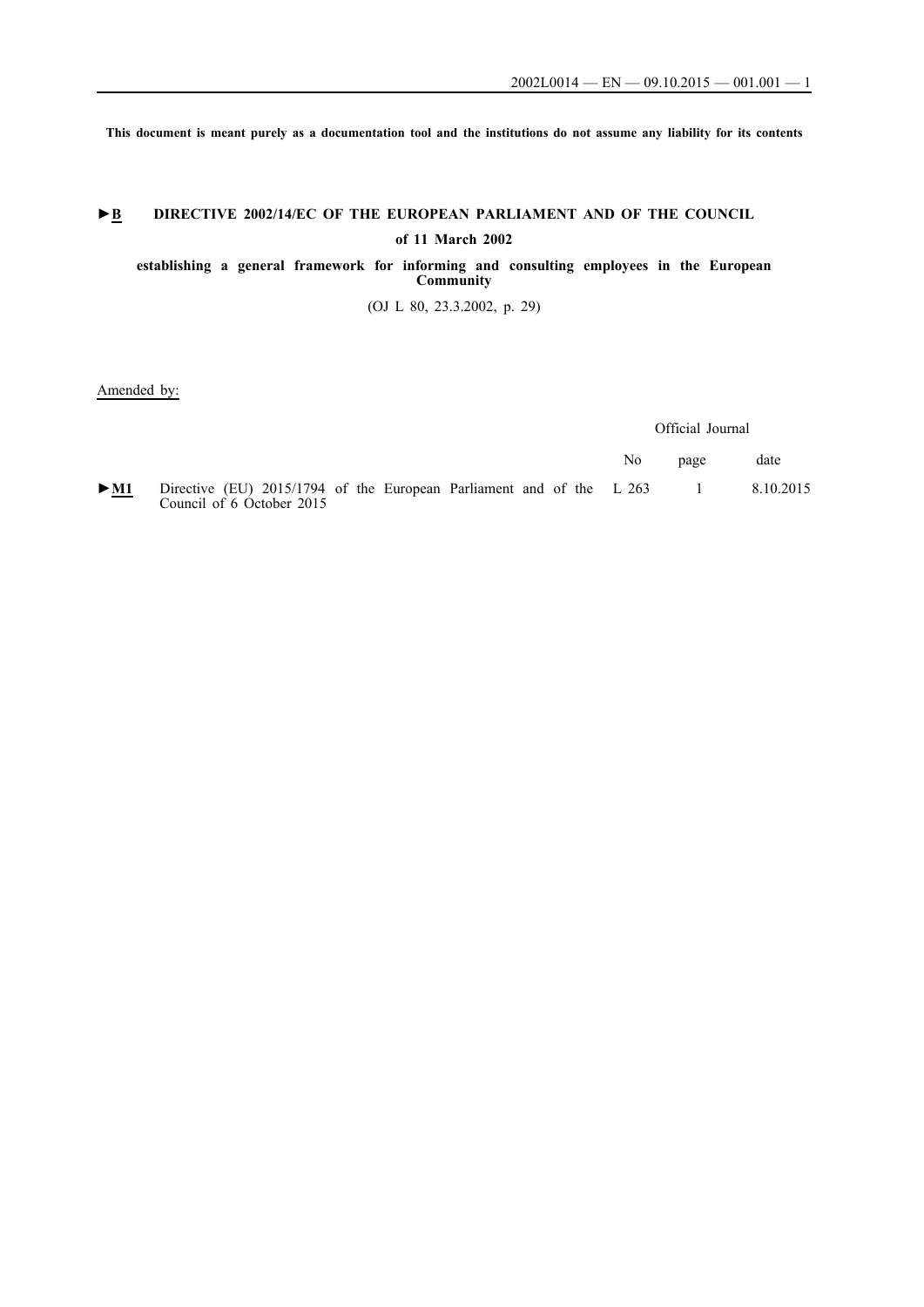### **DIRECTIVE 2002/14/EC OF THE EUROPEAN PARLIAMENT AND OF THE COUNCIL**

#### **of 11 March 2002**

## **establishing a general framework for informing and consulting employees in the European Community**

THE EUROPEAN PARLIAMENT AND THE COUNCIL OF THE EUROPEAN UNION,

Having regard to the Treaty establishing the European Community, and in particular Article 137(2) thereof,

Having regard to the proposal from the Commission  $(1)$ ,

Having regard to the opinion of the Economic and Social Committee (2),

Having regard to the opinion of the Committee of the Regions  $(3)$ ,

Acting in accordance with the procedure referred to in Article 251<sup>(4)</sup>, and in the light of the joint text approved by the Conciliation Committee on 23 January 2002,

Whereas:

- (1) Pursuant to Article 136 of the Treaty, a particular objective of the Community and the Member States is to promote social dialogue between management and labour.
- (2) Point 17 of the Community Charter of Fundamental Social Rights of Workers provides, *inter alia*, that information, consultation and participation for workers must be developed along appropriate lines, taking account of the practices in force in different Member States.
- (3) The Commission consulted management and labour at Community level on the possible direction of Community action on the information and consultation of employees in undertakings within the Community.
- (4) Following this consultation, the Commission considered that Community action was advisable and again consulted management and labour on the contents of the planned proposal; management and labour have presented their opinions to the Commission.
- (5) Having completed this second stage of consultation, management and labour have not informed the Commission of their wish to initiate the process potentially leading to the conclusion of an agreement.

<sup>(1)</sup> OJ C 2, 5.1.1999, p. 3.

<sup>(2)</sup> OJ C 258, 10.9.1999, p. 24.

<sup>(3)</sup> OJ C 144, 16.5.2001, p. 58.

<sup>(4)</sup> Opinion of the European Parliament of 14 April 1999 (OJ C 219, 30.7.1999, p. 223), confirmed on 16 September 1999 (OJ C 54, 25.2.2000, p. 55), Council Common Position of 27 July 2001 (OJ C 307, 31.10.2001, p. 16) and Decision of the European Parliament of 23 October 2001 (not yet published in the Official Journal). Decision of the European Parliament of 5 February 2002 and Decision of the Council of 18 February 2002.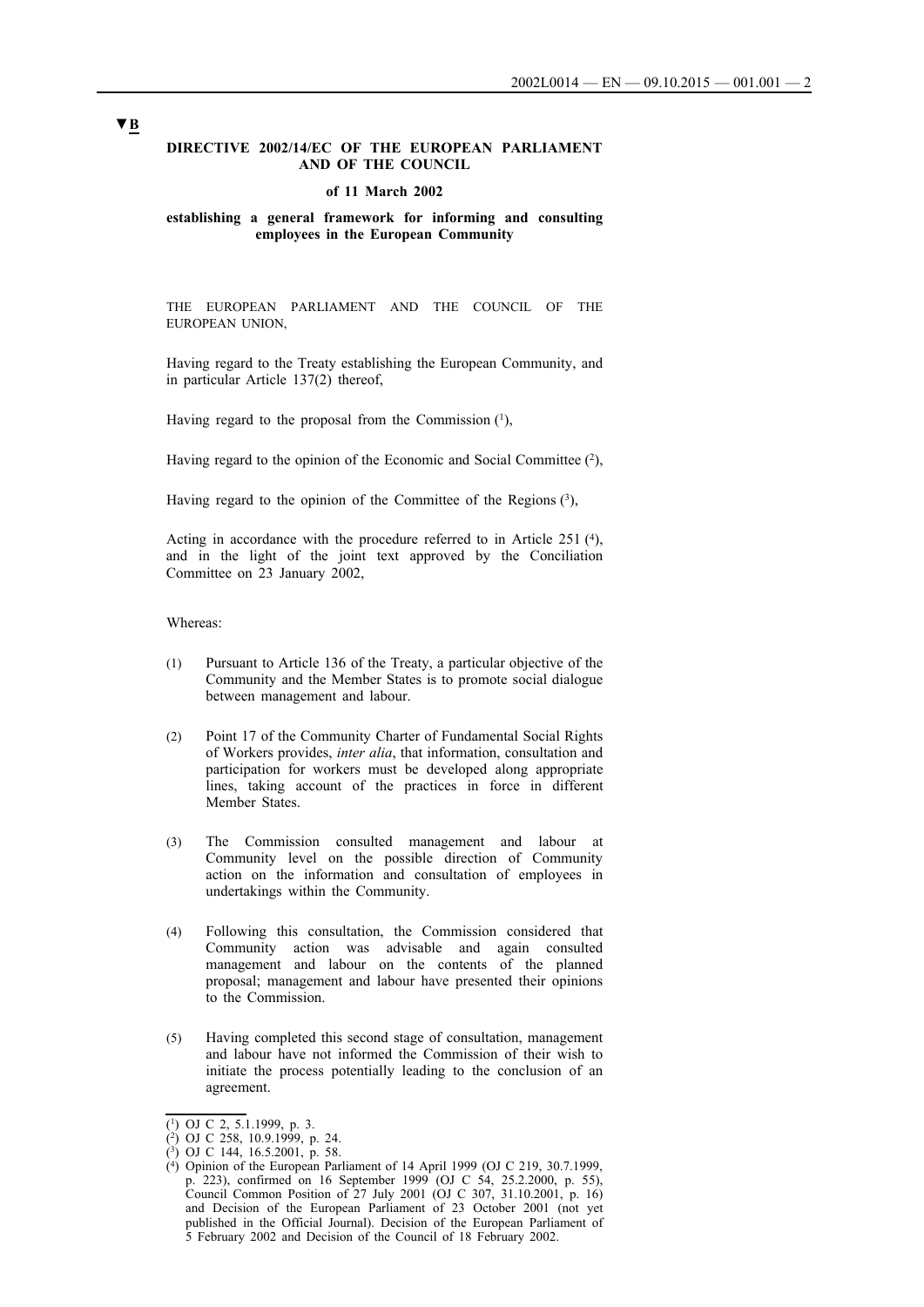- (6) The existence of legal frameworks at national and Community level intended to ensure that employees are involved in the affairs of the undertaking employing them and in decisions which affect them has not always prevented serious decisions affecting employees from being taken and made public without adequate procedures having been implemented beforehand to inform and consult them.
- (7) There is a need to strengthen dialogue and promote mutual trust within undertakings in order to improve risk anticipation, make work organisation more flexible and facilitate employee access to training within the undertaking while maintaining security, make employees aware of adaptation needs, increase employees' availability to undertake measures and activities to increase their employability, promote employee involvement in the operation and future of the undertaking and increase its competitiveness.
- (8) There is a need, in particular, to promote and enhance information and consultation on the situation and likely development of employment within the undertaking and, where the employer's evaluation suggests that employment within the undertaking may be under threat, the possible anticipatory measures envisaged, in particular in terms of employee training and skill development, with a view to offsetting the negative developments or their consequences and increasing the employability and adaptability of the employees likely to be affected.
- (9) Timely information and consultation is a prerequisite for the success of the restructuring and adaptation of undertakings to the new conditions created by globalisation of the economy, particularly through the development of new forms of organisation of work.
- (10) The Community has drawn up and implemented an employment strategy based on the concepts of 'anticipation', 'prevention' and 'employability', which are to be incorporated as key elements into all public policies likely to benefit employment, including the policies of individual undertakings, by strengthening the social dialogue with a view to promoting change compatible with preserving the priority objective of employment.
- (11) Further development of the internal market must be properly balanced, maintaining the essential values on which our societies are based and ensuring that all citizens benefit from economic development.
- (12) Entry into the third stage of economic and monetary union has extended and accelerated the competitive pressures at European level. This means that more supportive measures are needed at national level.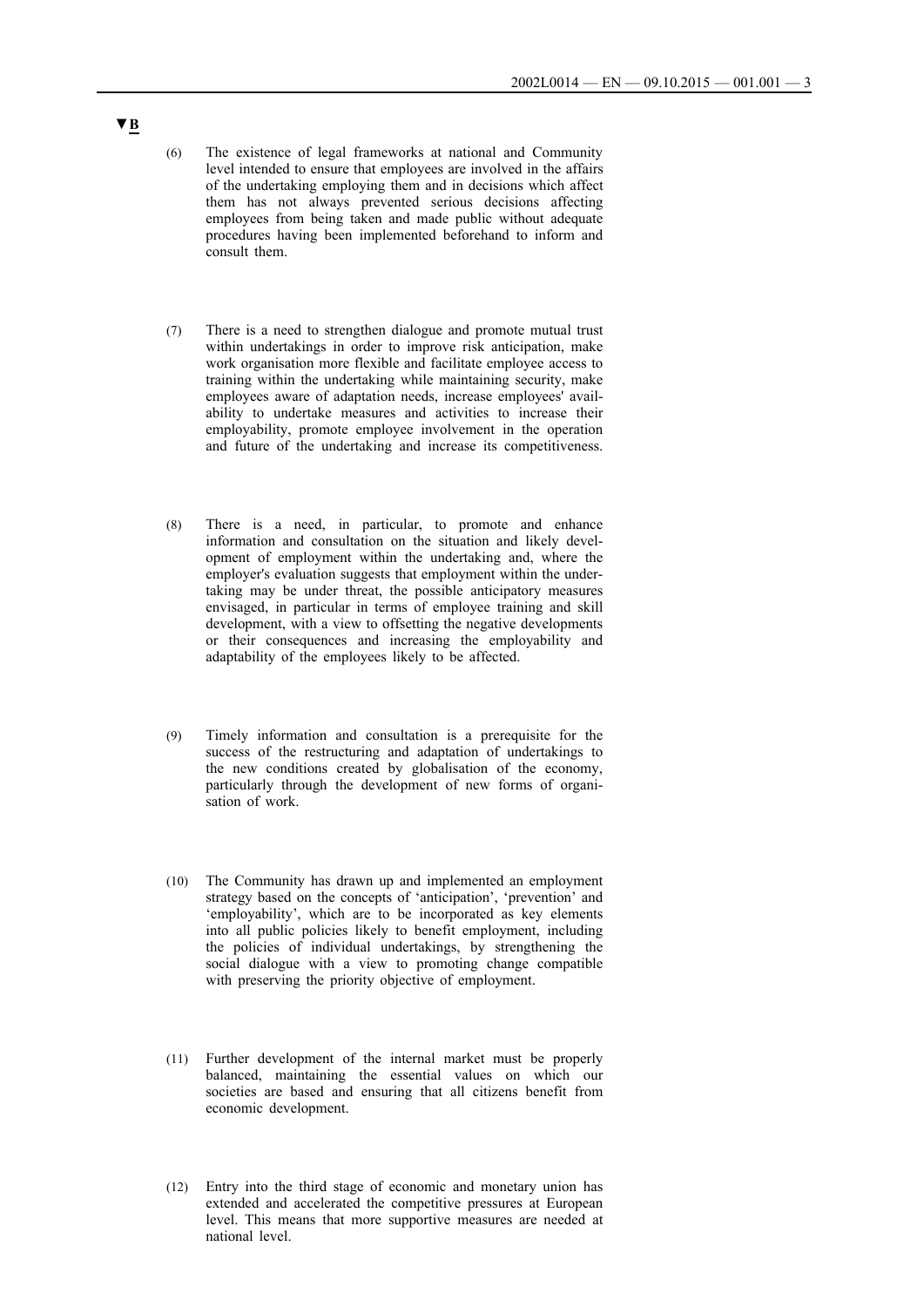- (13) The existing legal frameworks for employee information and consultation at Community and national level tend to adopt an excessively a posteriori approach to the process of change, neglect the economic aspects of decisions taken and do not contribute either to genuine anticipation of employment developments within the undertaking or to risk prevention.
- (14) All of these political, economic, social and legal developments call for changes to the existing legal framework providing for the legal and practical instruments enabling the right to be informed and consulted to be exercised.
- (15) This Directive is without prejudice to national systems regarding the exercise of this right in practice where those entitled to exercise it are required to indicate their wishes collectively.
- (16) This Directive is without prejudice to those systems which provide for the direct involvement of employees, as long as they are always free to exercise the right to be informed and consulted through their representatives.
- (17) Since the objectives of the proposed action, as outlined above, cannot be adequately achieved by the Member States, in that the object is to establish a framework for employee information and consultation appropriate for the new European context described above, and can therefore, in view of the scale and impact of the proposed action, be better achieved at Community level, the Community may adopt measures in accordance with the principle of subsidiarity as set out in Article 5 of the Treaty. In accordance with the principle of proportionality, as set out in that Article, this Directive does not go beyond what is necessary in order to achieve these objectives.
- (18) The purpose of this general framework is to establish minimum requirements applicable throughout the Community while not preventing Member States from laying down provisions more favourable to employees.
- (19) The purpose of this general framework is also to avoid any administrative, financial or legal constraints which would hinder the creation and development of small and medium-sized undertakings. To this end, the scope of this Directive should be restricted, according to the choice made by Member States, to undertakings with at least 50 employees or establishments employing at least 20 employees.
- (20) This takes into account and is without prejudice to other national measures and practices aimed at fostering social dialogue within companies not covered by this Directive and within public administrations.
- (21) However, on a transitional basis, Member States in which there is no established statutory system of information and consultation of employees or employee representation should have the possibility of further restricting the scope of the Directive as regards the numbers of employees.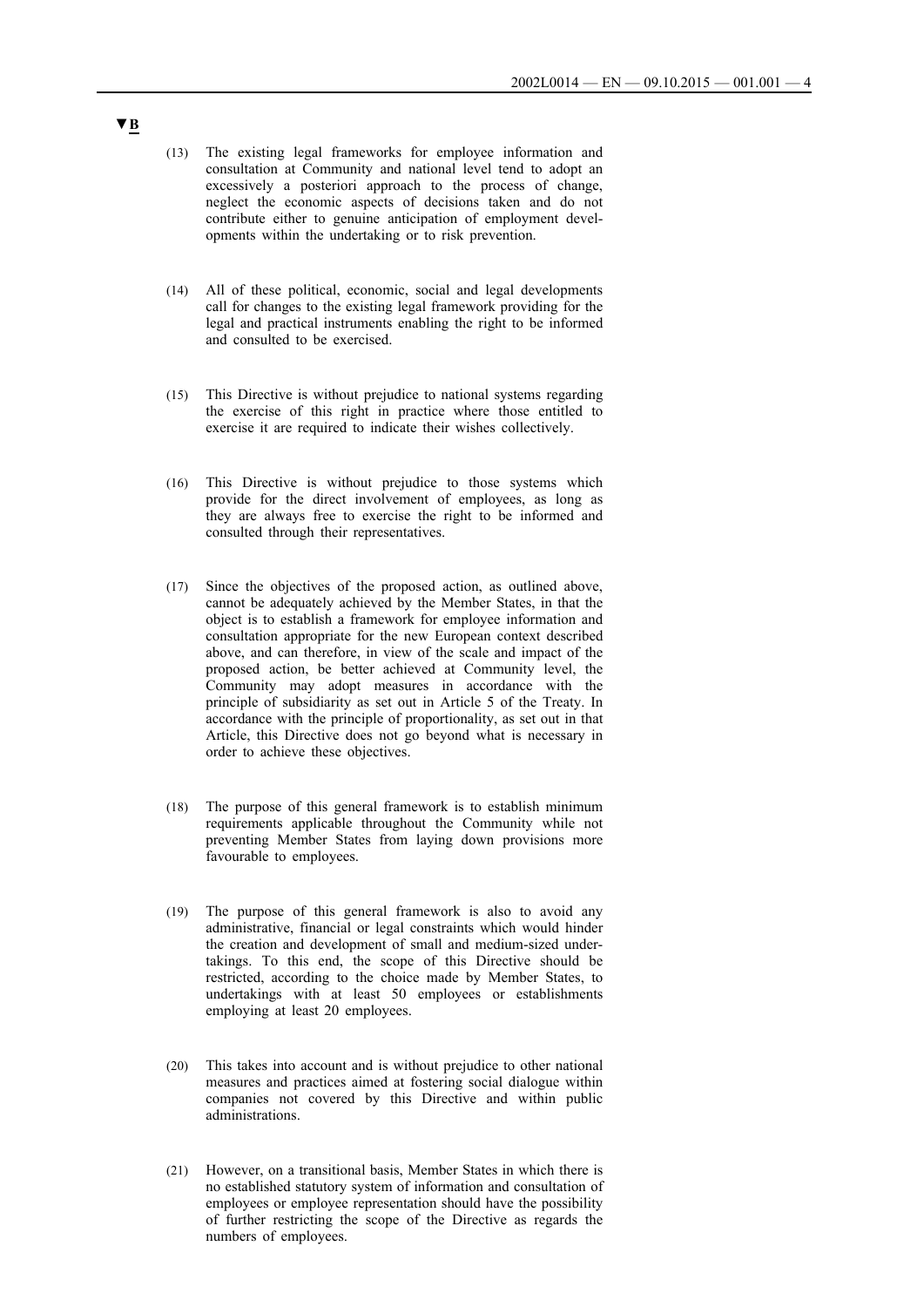- (22) A Community framework for informing and consulting employees should keep to a minimum the burden on undertakings or establishments while ensuring the effective exercise of the rights granted.
- (23) The objective of this Directive is to be achieved through the establishment of a general framework comprising the principles, definitions and arrangements for information and consultation, which it will be for the Member States to comply with and adapt to their own national situation, ensuring, where appropriate, that management and labour have a leading role by allowing them to define freely, by agreement, the arrangements for informing and consulting employees which they consider to be best suited to their needs and wishes.
- (24) Care should be taken to avoid affecting some specific rules in the field of employee information and consultation existing in some national laws, addressed to undertakings or establishments which pursue political, professional, organisational, religious, charitable, educational, scientific or artistic aims, as well as aims involving information and the expression of opinions.
- (25) Undertakings and establishments should be protected against disclosure of certain particularly sensitive information.
- (26) The employer should be allowed not to inform and consult where this would seriously damage the undertaking or the establishment or where he has to comply immediately with an order issued to him by a regulatory or supervisory body.
- (27) Information and consultation imply both rights and obligations for management and labour at undertaking or establishment level.
- (28) Administrative or judicial procedures, as well as sanctions that are effective, dissuasive and proportionate in relation to the seriousness of the offence, should be applicable in cases of infringement of the obligations based on this Directive.
- (29) This Directive should not affect the provisions, where these are more specific, of Council Directive 98/59/EC of 20 July 1998 on the approximation of the laws of the Member States relating to collective redundancies  $(1)$  and of Council Directive 2001/23/EC of 12 March 2001 on the approximation of the laws of the Member States relating to the safeguarding of employees' rights in the event of transfers of undertakings, businesses or parts of undertakings or businesses (2).

<sup>(1)</sup> OJ L 225, 12.8.1998, p. 16.

<sup>(2)</sup> OJ L 82, 22.3.2001, p. 16.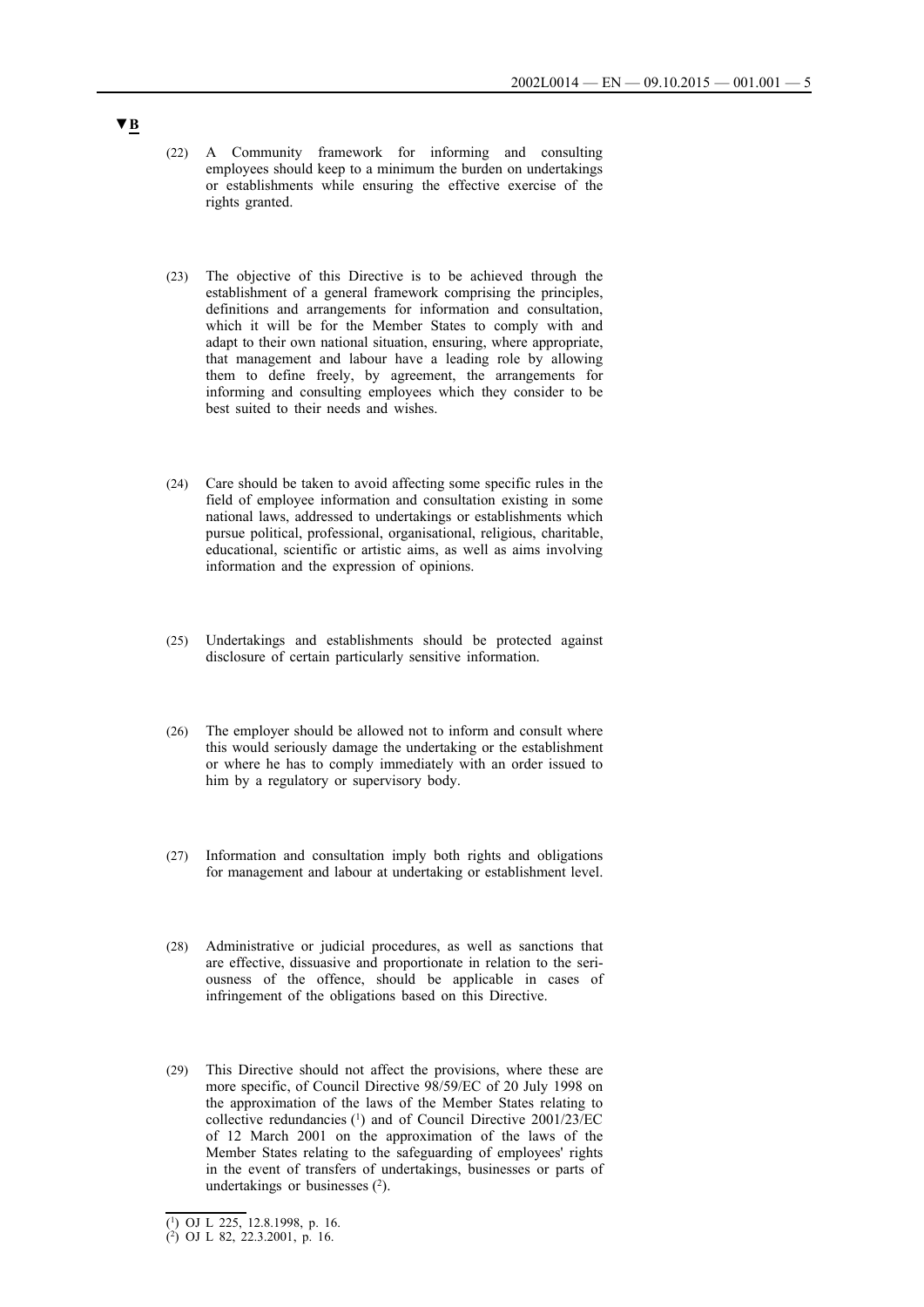- (30) Other rights of information and consultation, including those arising from Council Directive 94/45/EEC of 22 September 1994 on the establishment of a European Works Council or a procedure in Community-scale undertakings and Communityscale groups of undertakings for the purposes of informing and consulting employees  $(1)$ , should not be affected by this Directive.
- (31) Implementation of this Directive should not be sufficient grounds for a reduction in the general level of protection of workers in the areas to which it applies,

HAVE ADOPTED THIS DIRECTIVE:

### *Article 1*

## **Object and principles**

1. The purpose of this Directive is to establish a general framework setting out minimum requirements for the right to information and consultation of employees in undertakings or establishments within the Community.

2. The practical arrangements for information and consultation shall be defined and implemented in accordance with national law and industrial relations practices in individual Member States in such a way as to ensure their effectiveness.

3. When defining or implementing practical arrangements for information and consultation, the employer and the employees' representatives shall work in a spirit of cooperation and with due regard for their reciprocal rights and obligations, taking into account the interests both of the undertaking or establishment and of the employees.

## *Article 2*

#### **Definitions**

For the purposes of this Directive:

- (a) 'undertaking' means a public or private undertaking carrying out an economic activity, whether or not operating for gain, which is located within the territory of the Member States;
- (b) 'establishment' means a unit of business defined in accordance with national law and practice, and located within the territory of a Member State, where an economic activity is carried out on an ongoing basis with human and material resources;
- (c) 'employer' means the natural or legal person party to employment contracts or employment relationships with employees, in accordance with national law and practice;

 $(1)$  OJ L 254, 30.9.1994, p. 64. Directive as amended by Directive 97/74/EC (OJ L 10, 16.1.1998, p. 22).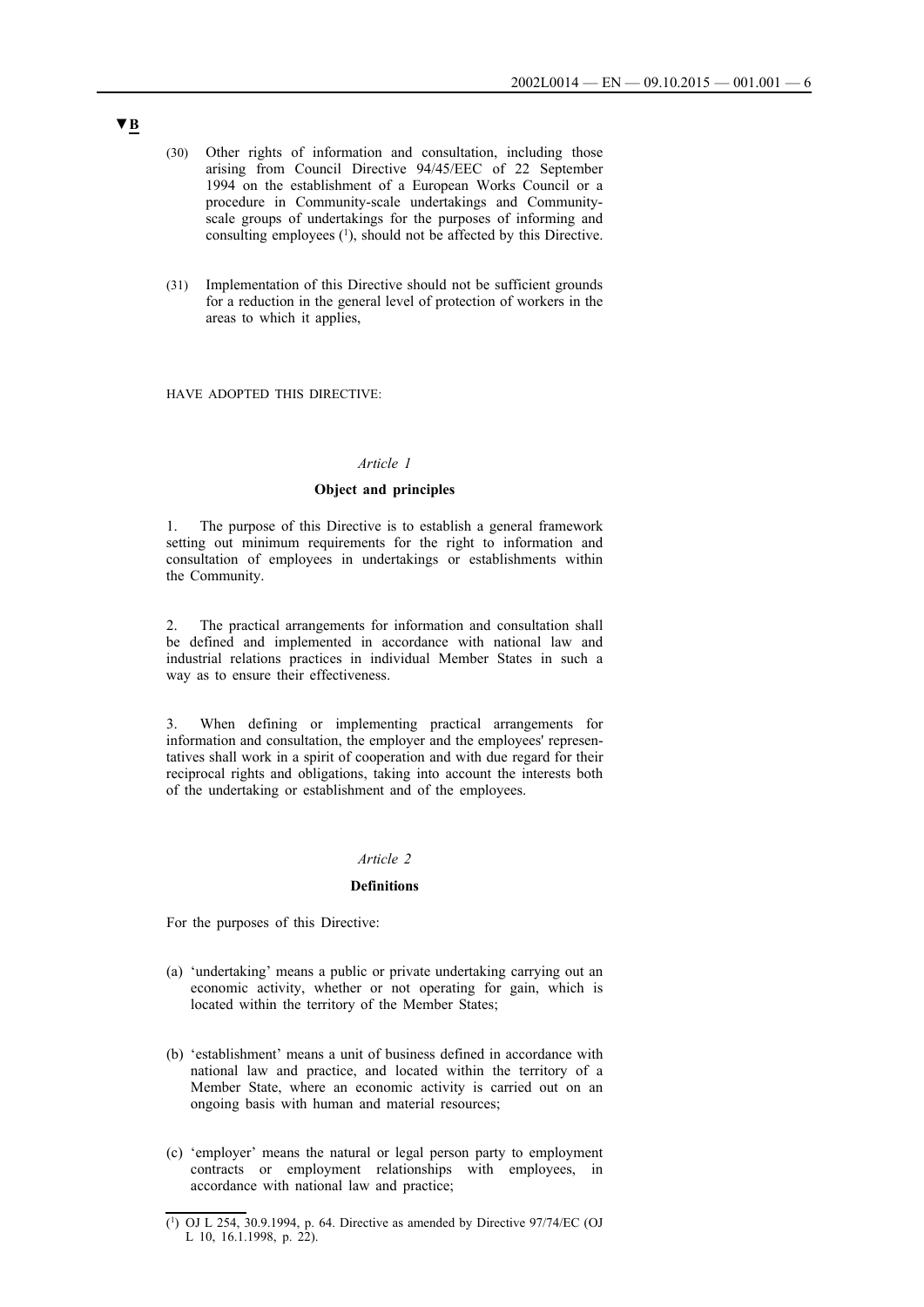- (d) 'employee' means any person who, in the Member State concerned, is protected as an employee under national employment law and in accordance with national practice;
- (e) 'employees' representatives' means the employees' representatives provided for by national laws and/or practices;
- (f) 'information' means transmission by the employer to the employees' representatives of data in order to enable them to acquaint themselves with the subject matter and to examine it;
- (g) 'consultation' means the exchange of views and establishment of dialogue between the employees' representatives and the employer.

### *Article 3*

#### **Scope**

1. This Directive shall apply, according to the choice made by Member States, to:

- (a) undertakings employing at least 50 employees in any one Member State, or
- (b) establishments employing at least 20 employees in any one Member State.

Member States shall determine the method for calculating the thresholds of employees employed.

2. In conformity with the principles and objectives of this Directive, Member States may lay down particular provisions applicable to undertakings or establishments which pursue directly and essentially political, professional organisational, religious, charitable, educational, scientific or artistic aims, as well as aims involving information and the expression of opinions, on condition that, at the date of entry into force of this Directive, provisions of that nature already exist in national legislation.

**▼M1** \_\_\_\_\_\_\_\_\_\_

## **▼B**

#### *Article 4*

### **Practical arrangements for information and consultation**

1. In accordance with the principles set out in Article 1 and without prejudice to any provisions and/or practices in force more favourable to employees, the Member States shall determine the practical arrangements for exercising the right to information and consultation at the appropriate level in accordance with this Article.

- 2. Information and consultation shall cover:
- (a) information on the recent and probable development of the undertaking's or the establishment's activities and economic situation;
- (b) information and consultation on the situation, structure and probable development of employment within the undertaking or establishment and on any anticipatory measures envisaged, in particular where there is a threat to employment;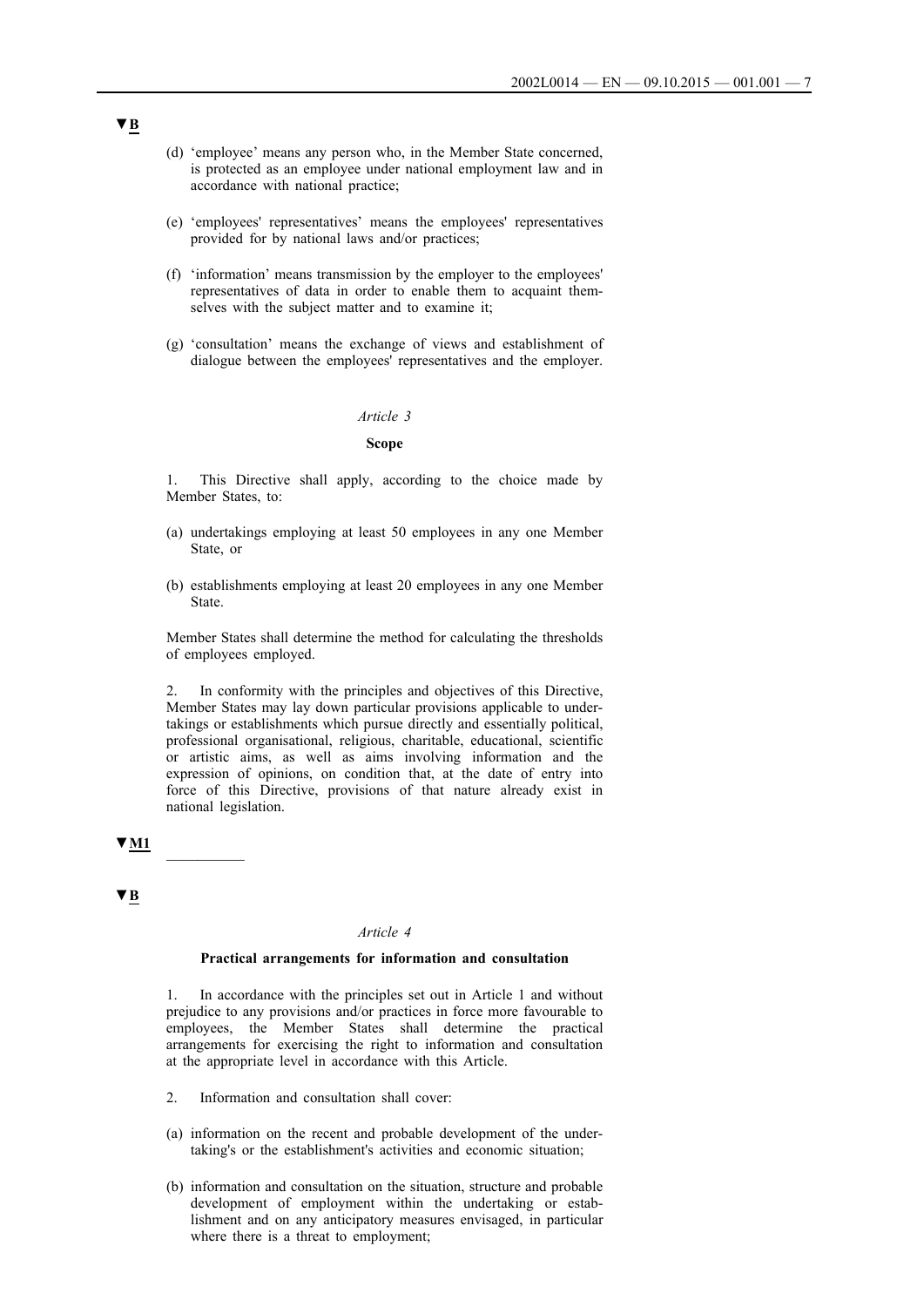(c) information and consultation on decisions likely to lead to substantial changes in work organisation or in contractual relations, including those covered by the Community provisions referred to in Article 9(1).

3. Information shall be given at such time, in such fashion and with such content as are appropriate to enable, in particular, employees' representatives to conduct an adequate study and, where necessary, prepare for consultation.

- 4. Consultation shall take place:
- (a) while ensuring that the timing, method and content thereof are appropriate;
- (b) at the relevant level of management and representation, depending on the subject under discussion;
- (c) on the basis of information supplied by the employer in accordance with Article 2(f) and of the opinion which the employees' representatives are entitled to formulate;
- (d) in such a way as to enable employees' representatives to meet the employer and obtain a response, and the reasons for that response, to any opinion they might formulate;
- (e) with a view to reaching an agreement on decisions within the scope of the employer's powers referred to in paragraph 2(c).

### *Article 5*

## **Information and consultation deriving from an agreement**

Member States may entrust management and labour at the appropriate level, including at undertaking or establishment level, with defining freely and at any time through negotiated agreement the practical arrangements for informing and consulting employees. These agreements, and agreements existing on the date laid down in Article 11, as well as any subsequent renewals of such agreements, may establish, while respecting the principles set out in Article 1 and subject to conditions and limitations laid down by the Member States, provisions which are different from those referred to in Article 4.

### *Article 6*

#### **Confidential information**

1. Member States shall provide that, within the conditions and limits laid down by national legislation, the employees' representatives, and any experts who assist them, are not authorised to reveal to employees or to third parties, any information which, in the legitimate interest of the undertaking or establishment, has expressly been provided to them in confidence. This obligation shall continue to apply, wherever the said representatives or experts are, even after expiry of their terms of office. However, a Member State may authorise the employees' representatives and anyone assisting them to pass on confidential information to employees and to third parties bound by an obligation of confidentiality.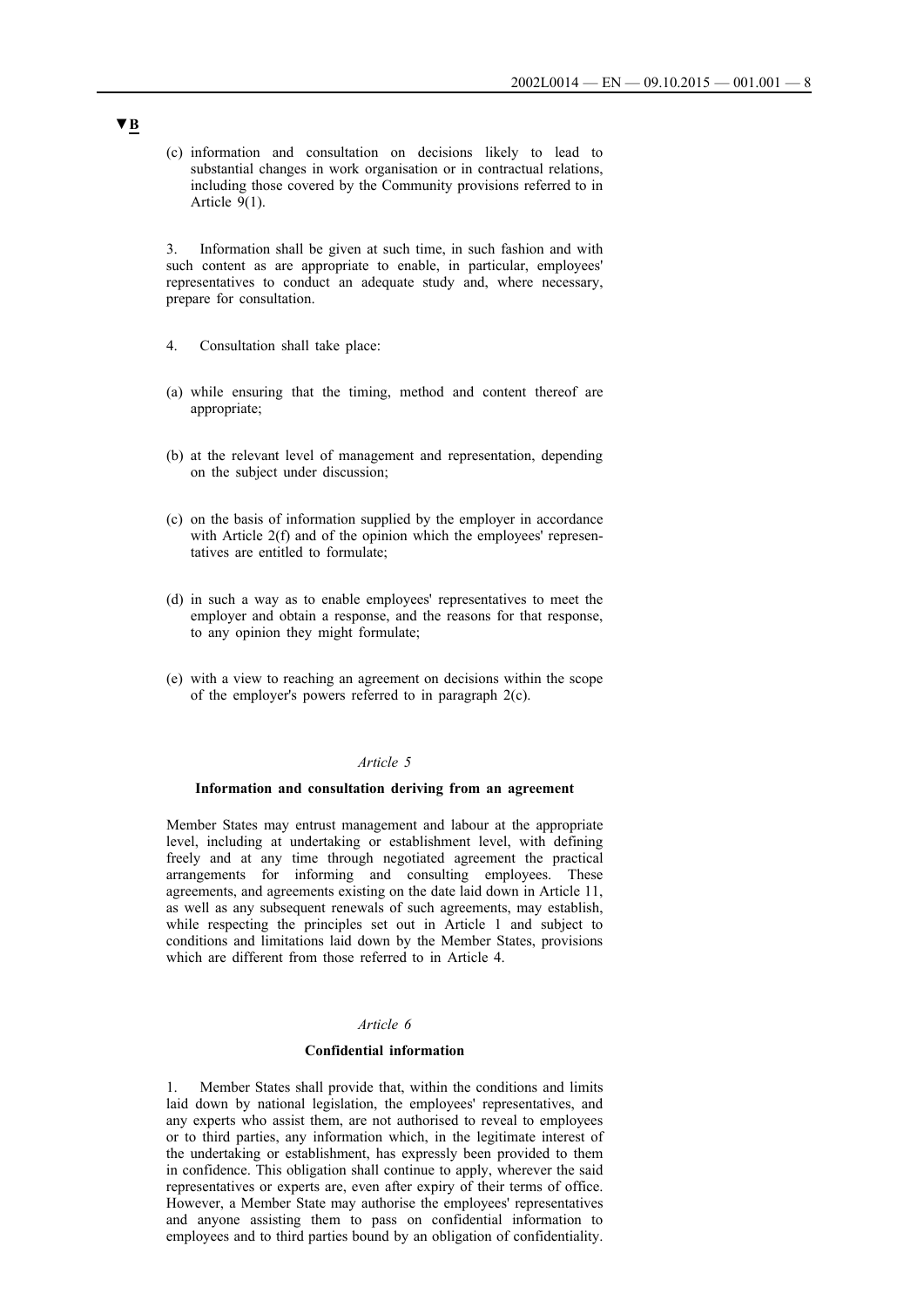2. Member States shall provide, in specific cases and within the conditions and limits laid down by national legislation, that the employer is not obliged to communicate information or undertake consultation when the nature of that information or consultation is such that, according to objective criteria, it would seriously harm the functioning of the undertaking or establishment or would be prejudicial to it.

3. Without prejudice to existing national procedures, Member States shall provide for administrative or judicial review procedures for the case where the employer requires confidentiality or does not provide the information in accordance with paragraphs 1 and 2. They may also provide for procedures intended to safeguard the confidentiality of the information in question.

#### *Article 7*

### **Protection of employees' representatives**

Member States shall ensure that employees' representatives, when carrying out their functions, enjoy adequate protection and guarantees to enable them to perform properly the duties which have been assigned to them.

### *Article 8*

#### **Protection of rights**

1. Member States shall provide for appropriate measures in the event of non-compliance with this Directive by the employer or the employees' representatives. In particular, they shall ensure that adequate administrative or judicial procedures are available to enable the obligations deriving from this Directive to be enforced.

2. Member States shall provide for adequate sanctions to be applicable in the event of infringement of this Directive by the employer or the employees' representatives. These sanctions must be effective, proportionate and dissuasive.

### *Article 9*

### **Link between this Directive and other Community and national provisions**

1. This Directive shall be without prejudice to the specific information and consultation procedures set out in Article 2 of Directive 98/59/EC and Article 7 of Directive 2001/23/EC.

2. This Directive shall be without prejudice to provisions adopted in accordance with Directives 94/45/EC and 97/74/EC.

3. This Directive shall be without prejudice to other rights to information, consultation and participation under national law.

4. Implementation of this Directive shall not be sufficient grounds for any regression in relation to the situation which already prevails in each Member State and in relation to the general level of protection of workers in the areas to which it applies.